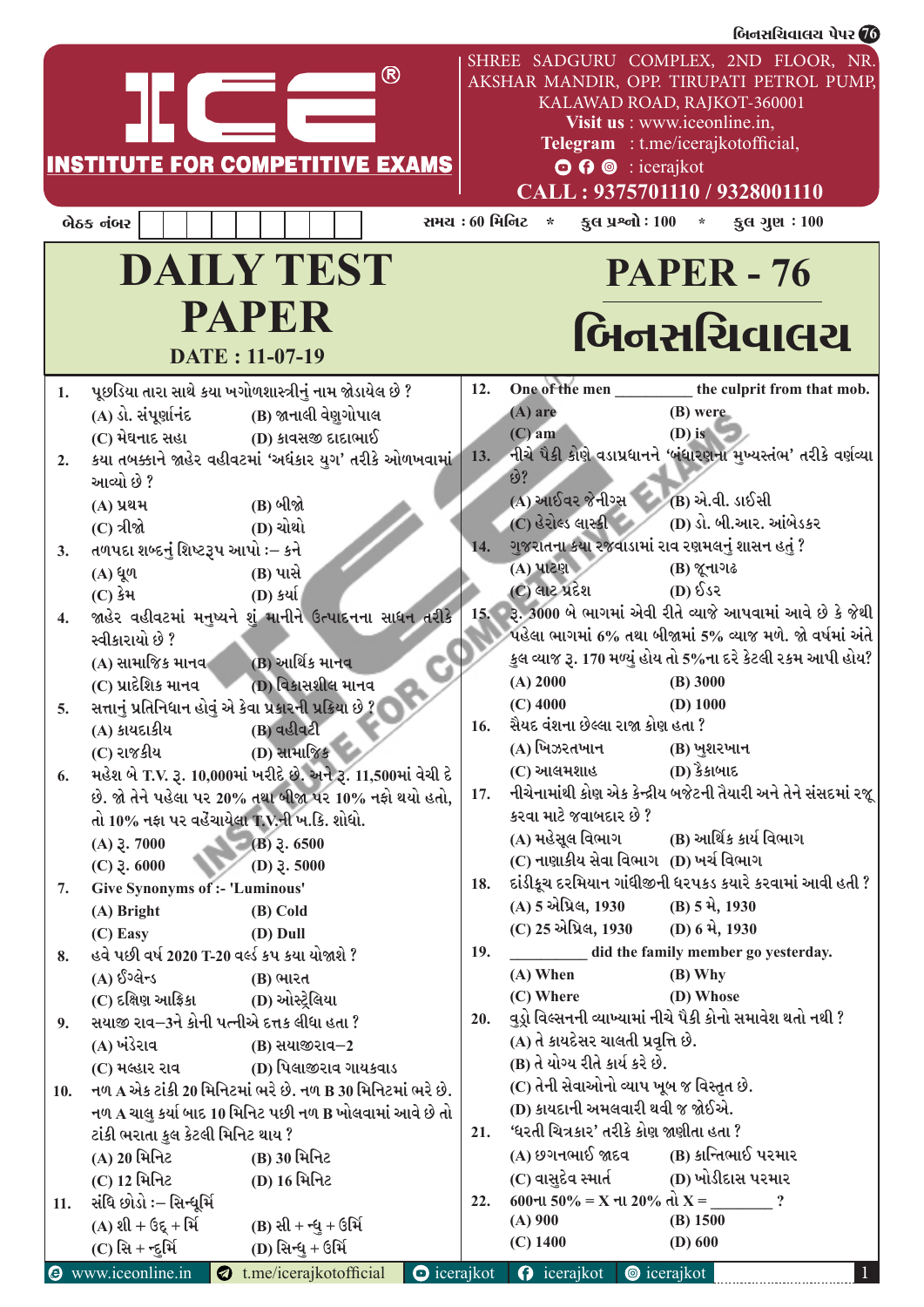## <u>નિનસચિવાલય પેપર @</u>

| 23. | કચ્છ ભીંતચિત્ર                 કહેવાય છે.                           |                                                               |     | $(A)$ કર્ણાટક                                      | (B) ઉતરપ્રદેશ                                                       |
|-----|---------------------------------------------------------------------|---------------------------------------------------------------|-----|----------------------------------------------------|---------------------------------------------------------------------|
|     | $(A)$ અસુરનીસીરપાલ $(B)$ કામણગારી                                   |                                                               |     | (C) મહારાષ્ટ્ર                                     | (D) મધ્યપ્રદેશ                                                      |
|     |                                                                     |                                                               | 40. | ઉતરાયણમાં ફુગ્ગામાં કયો વાયુ ભરી ઊંચે મોકલાય છે ?  |                                                                     |
| 24. | Anita and I don't see _________ very often.                         |                                                               |     | (A) મિથેન                                          | (B) ઓક્સિજન                                                         |
|     | (A) each others                                                     | (B) one others                                                |     | $(C)$ ઈથેન                                         | (D) એસિટિલીન                                                        |
|     | $(C)$ us                                                            | (D) themselves                                                | 41. |                                                    | કેન્દ્ર સરકાર અને રાજ્યસરકારો વચ્ચે સંદેશા વ્યવહારમાં મુખ્ય ચેનલ    |
| 25. | નીચેનામાંથી કયો ઉપપદ સમાસ છે ?                                      |                                                               |     | તરીકે કોણ કામ કરે છે ?                             |                                                                     |
|     | $(A)$ ઘરજમાઈ $(B)$ મુખચંદ્ર                                         |                                                               |     | (A) મુખ્ય પ્રધાન (B) રાજ્યપાલ                      |                                                                     |
|     | $(C)$ ચોપગું $(D)$ લેભાગુ                                           |                                                               |     | $(C)$ મુખ્ય સચિવ $(D)$ પ્રભારી મંત્રી              |                                                                     |
| 26. |                                                                     | કોઈ સંખ્યાના 35% તથા 50% વચ્ચેનો તફાવત 12 છે તો તે સંખ્યા     | 42. | કચ્છમાં આવેલ ભદ્રેશ્વર કોનું તીર્થ સ્થાન છે ?      |                                                                     |
|     | કઈ હશે ?                                                            |                                                               |     | $(A)$ બૌદ્ધ $(A)$                                  | (B) પારસી                                                           |
|     | $(A)$ 40                                                            | (B) 50                                                        |     | $(C)$ હિન્દુ                                       | <b>(D) જૈન</b>                                                      |
|     | $(C)$ 60                                                            | $(D)$ 80                                                      | 43. | નીચેનામાંથી કઈ મેગ્નેટિક મેમરી છે ?                |                                                                     |
| 27. | you are ill, I will act for you.                                    |                                                               |     | $(A)$ CD-RAM                                       | $(B)$ ROM                                                           |
|     | (A) Since                                                           | (B) Because of                                                |     | (C) CD-ROM (D) એકપણ નહીં                           |                                                                     |
|     | (C) Owing to                                                        | (D) Due to                                                    | 44. |                                                    | Sudha had a maidservant the kithcen.                                |
| 28. | કયું વાદ્ય તંતુવાદ્ય છે ?                                           |                                                               |     | $\overline{A}$ to clean                            | (B) cleanning                                                       |
|     | (A) તબલા                                                            | (B) બંસરી                                                     |     | $(C)$ clean                                        | (D) cleaned                                                         |
|     | (C) સરોદ                                                            | (D) ભૂંગળ                                                     | 45. | બાર કોડીંગમાં કેટલા અક્ષર હોય છે ?                 |                                                                     |
| 29. | સંધિ છોડો ઃ– અનધિક્રત                                               |                                                               |     | $(A)$ 12                                           | $(B)$ 10                                                            |
|     | (A) અન્ + અધિકૃત (B) અન + અધિકૃત<br>(C) અન + ધિકૃત (D) અન્ય + ધિકૃત |                                                               | 46. | (C) 8<br>અંજળ કયો સમાસ છે ?                        | $(D)$ 14                                                            |
|     | ત્રણ પ્રવેશદ્વારોવાળી વાવને શું કહેવાય છે ?                         |                                                               |     | $(A)$ and $(A)$                                    | $(B)$ દિગુ                                                          |
| 30. | <b>(A) જયા</b>                                                      | (B) વિજયા                                                     |     | (C) અવ્યવિભાવ                                      | (D) તત્પુરૂષ                                                        |
|     | $(C)$ ભદ્રા                                                         | $(D)$ નંદા                                                    | 47. |                                                    | 10 સંતરાની વેં.કી. 13 સંતરાની ખ.કી. બરાબર છે તો નફો ?               |
| 31. |                                                                     | Change degree :- "Winters are colder than Summers."           |     | $(A) 30\%$                                         | (B) $10\%$                                                          |
|     | (A) Winters are as cold as Summers.                                 |                                                               |     | $(C)$ 13%                                          | (D) $3\%$                                                           |
|     | (B) Winters are not so cold as Summers.                             |                                                               | 48. | વિન્ડોઝ વિસ્ટા કયારે લોન્ચ થયું ?                  |                                                                     |
|     | (C) Summers are not so cold as Winters.                             |                                                               |     | $(A)$ 2004                                         | $(B)$ 2005                                                          |
|     | (D) Summers are as cold as Winters.                                 |                                                               |     | $(C)$ 2007                                         | $(D)$ 2006                                                          |
| 32. | <u>રૂઢિપ્રયોગનો અર્થ આપો :– 'આંદોલિત થઈ જવું'  </u>                 |                                                               | 49. |                                                    | ભારતના સંદર્ભમાં સંસદીય શાસન પ્રણાલીમાં નીચેનામાંથી કયો             |
|     | (A) આંદોલનમાં જોડાવં (B) મેદાન છોડી દેવ                             |                                                               |     | સિદ્ધાંત સંસ્થાગત રૂપમાં નિહિત છે ?                |                                                                     |
|     | (C) ભાવવિભોર થવું (D) રોમાંચિત થઈ ઉઠવું                             |                                                               |     | 1. મંત્રી મંડળના સભ્યો સંસદ સભ્યો હોય છે.          |                                                                     |
| 33. |                                                                     | એક વેપારી રૂ. 78માં વસ્તુ વેચવાથી જે નફો કમાય છે તે રૂ. 69માં |     | 2.  રાજયના અધ્યક્ષ જ મંત્રી મંડળના અધ્યક્ષ હોય છે. |                                                                     |
|     | વેચવાથી મળતા નફા કરતા બમણો છે તો મૂ.કિ. શોધો.                       |                                                               |     |                                                    | 3. જ્યાં સુધી મંત્રીઓને સંસદનો વિશ્વાસ પ્રાપ્ત છે ત્યાં સુધી હોદ્દા |
|     | $(A)$ 70                                                            | $(B)$ 65                                                      |     | પર રહે છે.                                         |                                                                     |
|     | $(C)$ 60                                                            | $(D)$ 50                                                      |     | (A) માત્ર 1 & 2                                    | (B) માત્ર 2 & 3                                                     |
| 34. | She has everything except peace ________                            | $\overline{?}$                                                |     | (C) માત્ર 1 & 3                                    | (D) 1, 2 & 3                                                        |
|     | $(A)$ haven't she                                                   | $(B)$ isn't she                                               | 50. |                                                    | Power pointમાં કુલ કેટલા સ્લાઈડ લે–આઉટ હોય છે ?                     |
|     | $(C)$ has she                                                       | (D) hasn't she                                                |     | $(A)$ 17                                           | $(B)$ 27                                                            |
| 35. | નીચેનામાંથી નાયબ વડાપ્રધાન કોણ ન હતું ?                             |                                                               |     | $(C)$ 37                                           | $(D)$ 41                                                            |
|     | (A) ગુલઝારીલાલ નંદા        (B) ચૌધરી ચરણસિંહ                        |                                                               | 51. | _________ a tiger, he ran away fastly.             |                                                                     |
|     | (C) લાલકૃષ્ણ અડવાણી (D) બાબુ જગજીવનરામ                              |                                                               |     | (A) Seeing                                         | (B) Saw                                                             |
| 36. |                                                                     | SC/ST ધારા હેઠળ ગુનાની તપાસ માટે નિમાયેલ અધિકારી તપાસનો       |     | (C) Seen                                           | (D) On seeing                                                       |
|     | અહેવાલ કોને મોકલી આપશે ?                                            |                                                               | 52. | <u>1 MBPS એટલે ?</u>                               |                                                                     |
|     | (A) ગૃહ સચિવ                     (B) જિલ્લા મેજીસ્ટ્રેટ             |                                                               |     | (A) 10,000 બિટ્સ                                   | (B) 1,00,000 બિટ્સ                                                  |
|     | (C) પોલીસ સુપીટેન્ડન્ટ (D) પોલીસ મહાનિર્દેશક                        |                                                               |     | (C) 10,00,000 બિટ્સ                                | (D) એકપણ નહીં                                                       |
| 37. | He is the man __________________value ?                             |                                                               | 53. | નીચેનામાંથી કયું સાચું નથી ?                       |                                                                     |
|     | $(A)$ for                                                           | (B) with                                                      |     | (A) તાનારીરી મહોત્સવ – વડનગર                       |                                                                     |
| 38. | $(C)$ of                                                            | $(D)$ by<br>સિદ્ઘાંત જૈન ધર્મને બૌદ્ધ ધર્મથી અલગ પાડે છે.     |     | (B) રણોત્સવ – ધોરડો                                |                                                                     |
|     | (A) અષ્ટાવક્ર માર્ગ                                                 |                                                               |     | (C) ગ્રીષ્મ મહોત્સવ – સાપુતારા                     |                                                                     |
|     | (B) વેદોના અચૂકપણાનો અસ્વીકાર                                       |                                                               |     | (D) ઉતરાર્ધ મહોત્સવ – અંબાજી                       |                                                                     |
|     | (C) પુનઃજન્મમાં આસ્થા                                               |                                                               | 54. |                                                    | નીચેનામાંથી કયા જીવને હડપ્પાકાલીન મુર્તિકલાની મહોરો તથા             |
|     | (D) આત્માનું બધા જીવો અને વસ્તુઓમાં અસ્તિત્વ છે.                    |                                                               |     | ટેરાકોટાકળામાં ચિત્રિત કરવામાં આવ્યું નથી ?        |                                                                     |
| 39. |                                                                     | ભારતમાં સોયાબીનનું સૌથી વધુ ઉત્પાદન કયા રાજયમાં થાય છે ?      |     | (A) સિંહ                                           | $(B)$ $\partial S$                                                  |
|     |                                                                     |                                                               |     | (C) હાથી                                           | (D) ગાય                                                             |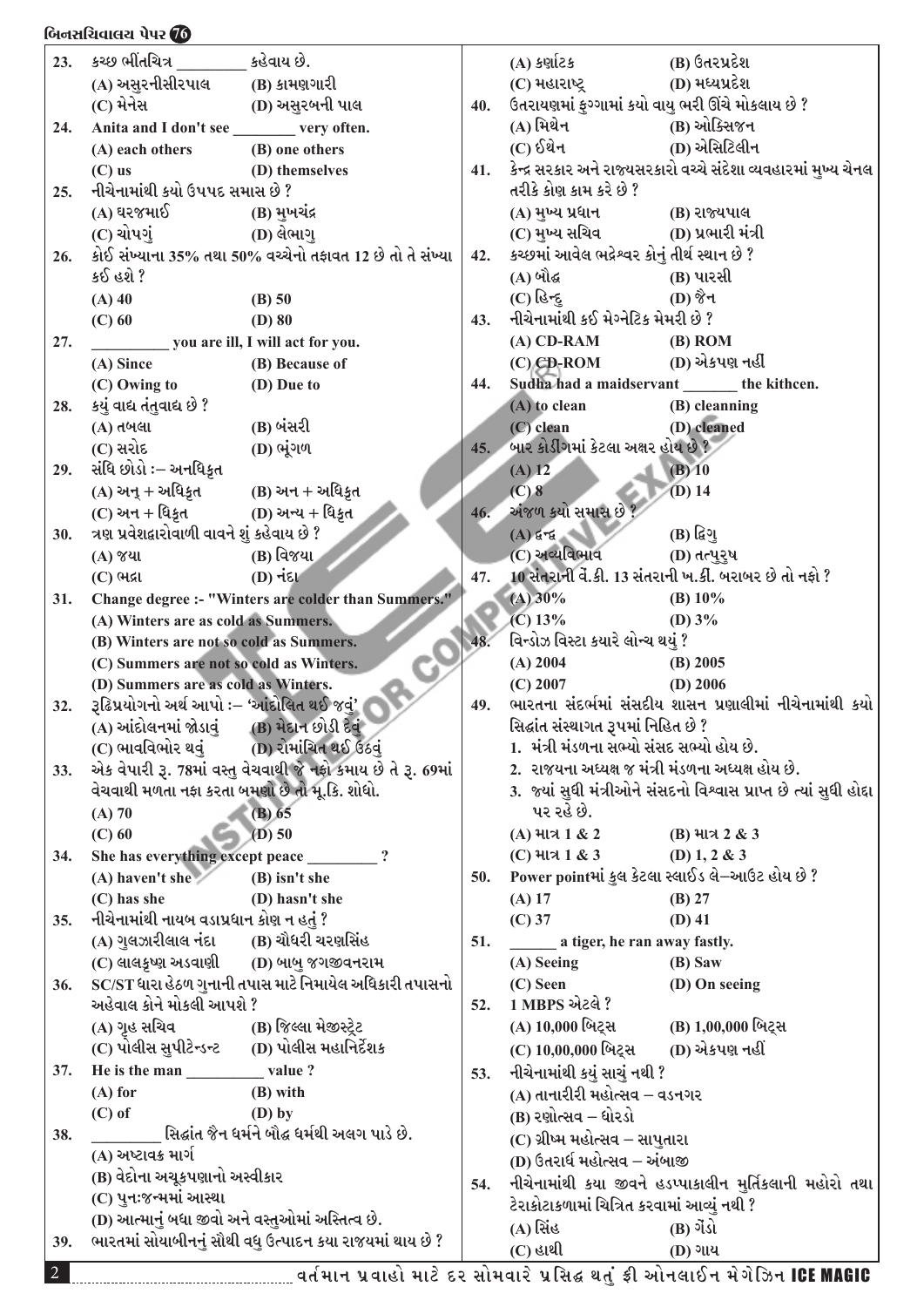|     |                                                                                                         |     | <u>બિનસચિવાલચ પેપર 76</u>                                                  |
|-----|---------------------------------------------------------------------------------------------------------|-----|----------------------------------------------------------------------------|
| 55. | ઓરેકલ કયા પ્રકારનો સોફ્ટવેર છે ?                                                                        |     | 70. એક ટ્રેન 50 મી. લાંબા પ્લેટફોર્મને 14 સે.માં અને તેના પર ઉભેલા         |
|     | (A) વર્ડ પ્રોસેસિંગ<br>(B) ગ્રાફિક્સ                                                                    |     | વ્યકિતને 10 સે.માં ઓળંગે છે તો ટ્રેનની ઝડપ ?                               |
|     | (C) ડેટા મેનેજમેન્ટ<br>(D) ફર્મવેર                                                                      |     | $(A)$ 45 km/h<br>$(B)$ 50 km/h                                             |
| 56. | કઈ ધાતુને કેરોસીનમાં રાખવામાં આવે છે ?                                                                  |     | $(D)$ 75 km/h<br>$(C)$ 60 km/h                                             |
|     | (A) મેગ્નેશિયમ<br>(B) એલ્યુમિનિયમ                                                                       |     | 71. હાલમાં રાષ્ટ્રપતિ દ્વારા કેટલી 'નારી શકિત એવોર્ડ' વિજેતાઓને            |
|     | $(C)$ નિકલ<br>(D) સોડિયમ                                                                                |     | સન્માનિત કરવામાં આવ્યા છે ?                                                |
| 57. | ભારતના બંધારણમાં કેન્દ્ર–રાજય વચ્ચે કરવામાં આવેલ સત્તાનું                                               |     | $(A)$ 34<br>$(B)$ 40                                                       |
|     | વિભાજન આમાંથી કઈ યોજના આધારિત છે ?                                                                      |     | $(C)$ 44<br>$(D)$ 46                                                       |
|     | (A) મોલે–મિન્ટો સુધારો – 1909                                                                           |     | 72. MS WORD માં અપડેટ કરવા માટે કઈ key નો use થાય છે?                      |
|     | (B) મોન્ટેગ્યુ – ચેમ્ફર્ડ અધિનિયમ – 1919                                                                |     | $(A)$ F11<br>(B) F9                                                        |
|     | $(C)$ ભારત સરકાર અધિનિયમ $-1935$                                                                        |     | $(C)$ Shift + F9<br>(D) F7                                                 |
|     | (D) ભારતીય સ્વતંત્રતા અધિનિયમ $-1947$                                                                   |     | 73. દારૂની ટેવ પડી હોય તો તેને દારૂ છોડાવવા કઈ દવા અપાય છે ?               |
|     | 'સર્વન્ટસ ઓફ ઈન્ડિયા' તરીકે કયો દિવસ ઉજવાય છે ?                                                         |     | (A) ડાયકલોફિનેક સોડિયમ (B) એસ્પેરિન                                        |
|     | (A) મૃણાલીની સારાભાઈ (B) અમૃતલાલ ઠકકર                                                                   |     | (C) ડાયસલ્ફિરમ<br>(D) પેરાસિટામોલ                                          |
|     | (C) લક્ષ્મીશંકર પાઠક<br>(D) એકપણ નહીં                                                                   |     | 74. નીચેના પૈકી કોણ કેન્દ્રીય તકેદારી આયુકતની પસંદગી સમિતિના               |
| 59. | 'વર્લ્ડ વોઈસ ડે' તરીકે કયો દિવસ ઉજવાય છે ?                                                              |     | સભ્ય નથી ?                                                                 |
|     | $(A)$ 14 April<br>$(B)$ 15 April                                                                        |     | (B) ગૃહમંત્રી<br>(A) વડા પ્રધાન                                            |
|     | $(D)$ 17 April<br>$(C)$ 16 April                                                                        |     | (D) લોકસભાના વિરોધપક્ષના નેતા<br>(C) લોકસભાના અધ્યક્ષ                      |
| 60. | નીચેનામાંથી કયું S.C.ના અધિકાર ક્ષેત્રમાં આવે છે ?<br>1. ભારત સરકાર તથા એક કે વધારે રાજયો વચ્ચેનો વિવાદ |     | $75.$ બંધારણનો અનચ્છેદ $-280$ નાણાંપંચની જોગવાઈ કરે છે ?                   |
|     | 2. ભારત સરકાર તથા કોઈ સંઘ ક્ષેત્ર વચ્ચેનો વિવાદ                                                         |     | (A) સ્વાયત સંસ્થા<br>(B) ન્યાયિક સંસ્થા                                    |
|     | 3. બે કે વધારે રાજય વચ્ચેનો વિવાદ                                                                       |     | $(C)$ અદ્ય-ન્યાયિક સંસ્થા $(D)$ ઉપર પૈકી કોઈ નહીં                          |
|     |                                                                                                         |     | 76. ઈલેકટ્રીક ઈસ્ત્રીમાં અવરોધક તાર બનાવવા કઈ મિશ્રધાતુ વપરાય              |
|     | (A) 1 & 2<br>(B) $3 & 3$                                                                                |     | છે?                                                                        |
|     | (D) $1 & 3$<br>$(C)$ 1, 2, 3<br>Power Point માં સ્લાઈડ વિન્ડો કેટલા ભાગમાં વહેંચાયેલ હોય છે?            |     | (B) સ્ટેઈનલેસ સ્ટીલ<br>(A) પિતળ                                            |
| 61. |                                                                                                         |     | (C) નિક્રોમ<br>$(D)$ કાંસુ                                                 |
|     | $(A)$ 1<br>$(B)$ 2                                                                                      |     | નીચેનામાંથી કયો મેનુ EXCELમાં જોવા મળતો નથી ?                              |
|     | $(D)$ 4<br>$(C)$ 3<br>પુનિત મહારાજે કયું માસિકપત્ર શરૂ કર્યું ?                                         |     | (A) Tools<br>(B) Format                                                    |
|     |                                                                                                         |     | (D) View<br>$(C)$ Table                                                    |
|     | (B) જન ચેતના<br>(A) જન સાધન<br>(D) જન જયોતિ                                                             |     | વિદ્યુતપ્રવાહની ચુંબકીય અસર સૌપ્રથમ કોણે નોંધી ?                           |
|     | (C) જન કલ્યાણ                                                                                           |     | $(A)$ ફેરેડ એ<br>(B) ઓસ્ટેંડે                                              |
|     | 63. Power point માં Background option કયા જોવા મળે છે                                                   |     | (C) વોલ્ટ એ<br>(D) એમ્પિયરે                                                |
|     | (A) Insert<br>(B) Format                                                                                |     | 79. હાલમાં મેટ્રો સેવા શરૂ કરનાર અમદાવાદ ભારતનું કેટલામું શહેર છે?         |
| 64. | $(D)$ Tool<br>(C) View<br>વર્ષ 2019ની 'વર્લ્ડ હેરિટેજ ડે'ની થીમ શું છે ?                                |     | $(A)$ 10<br>$(B)$ 12                                                       |
|     | (A) Global Landscapes (B) Urban Landscape                                                               |     | $(C)$ 13<br>$(D)$ 14                                                       |
|     | (C) Rural Landscaps (D) National Landscape                                                              | 80. | નીચલી અદાલતોમાં કેસોના આખરીકરણમાં થતા વિલંબ પર દેખરેખ                      |
| 65. | You may take away your shoes as they                                                                    |     | રાખવા 'જ્યુડિશિયલ પરફોર્મન્સ ઈન્ડેકસ'ની સ્થાપના કરવાનું સૂચન               |
|     | $(A)$ is polished $(B)$ has been polished                                                               |     | કોણ કરે છે ?                                                               |
|     | (C) have been polished (D) is being served                                                              |     | (A) નીતિ આયોગ<br>(B) કાયદા મંત્રાલય<br>(C) સર્વોચ્ચ અદાલત<br>(D) કાયદા પંચ |
| 66. | સંબંધિત સેલને સક્રીય કરવા કઈ Key use થાય છે ?                                                           |     | 81. ભારતના તમામ વ્યૂહાત્મક દળના સંચાલન અને વહીવટી કઈ                       |
|     | (A) F1<br>$(B)$ F5                                                                                      |     | સંસ્થાના કમાન્ડર ઈન ચીફને સોંપવામાં આવે છે ?                               |
|     | (C) F7<br>(D) F2                                                                                        |     | (A) ભારતીય હવાઈ દળ<br>(B) ભારતીય નૌ–સેના                                   |
| 67. | થર્મલ વિદ્યુત મથકોમાં કયા પ્રકારના કોલસાનો ઉપયોગ થાય છે ?                                               |     | (C) ભારતીય સેના<br>(D) વ્યૂહાત્મક દળ કમાન્ડ                                |
|     | (A) પીટ<br>(B) બિટયૂમીન                                                                                 | 82. | working since morning.<br><b>Rinky</b>                                     |
|     | (D) એન્થ્રેસાઈટ<br>(C) લિગ્નાઈટ                                                                         |     | (B) has being<br>$(A)$ has been                                            |
|     | ભારતના બંધારણના શોષણ સામેના હકમાં નીચેના પૈકી કઈ                                                        |     | (D) have been<br>$(C)$ are                                                 |
|     | બાબતનો સમાવેશ થતો નથી ?                                                                                 |     | 83. લેન્સના પાવરનો SI એકમ કયો છે ?                                         |
|     | (A) વેઠપ્રયા નાબૂદી                                                                                     |     | (A) મીરટ<br>$(B)$ વોટ                                                      |
|     | (B) ગેરકાયદેસર રીતે સ્ત્રીઓ અને બાળકોની હેરફેરી                                                         |     | $(C)$ વોલ્ટ<br>(D) ડાયોપ્ટર                                                |
|     | (C) 14 વર્ષથી ઓછી ઉંમરના બાળકો પાસે મજૂરી કરાવવી                                                        |     | 84. રો અને કોલમ સંતાડવા માટે કયા મેનુનો ઉપયોગ થાય છે ?                     |
|     | (D) ખાણો તથા જોખમી ઉદ્યોગોમાં કિશોરોને નોકરીએ રાખવા                                                     |     | $(A)$ View भेनू<br>(B) Format भेनू                                         |
| 69. | નીચે પૈકી કોણ બંધારણ સભાની મૂળભૂત અીધકારોની પેટા સમિતિના                                                |     | (D) એકપણ નહીં<br>(C) Insert મેનુ                                           |
|     | અધ્યક્ષ હતા ?                                                                                           |     | 85. સુરત જિલ્લાના દૂબળા આદિવાસીઓનું નૃત્ય કયું ?                           |
|     | (A) પંડિત નહેર્<br>(B) જે.બી. કૃપલાણી                                                                   |     | $(A)$ અડંગો                                                                |
|     | (D) પટ્ટાભી સીતારમૈયા<br>(C) રાજેન્દ્ર પ્રસાદ                                                           |     | $(B)$ રૂમાલ<br>(D) મેરાયો<br>$(C)$ હાલી                                    |
|     |                                                                                                         |     |                                                                            |
|     |                                                                                                         |     |                                                                            |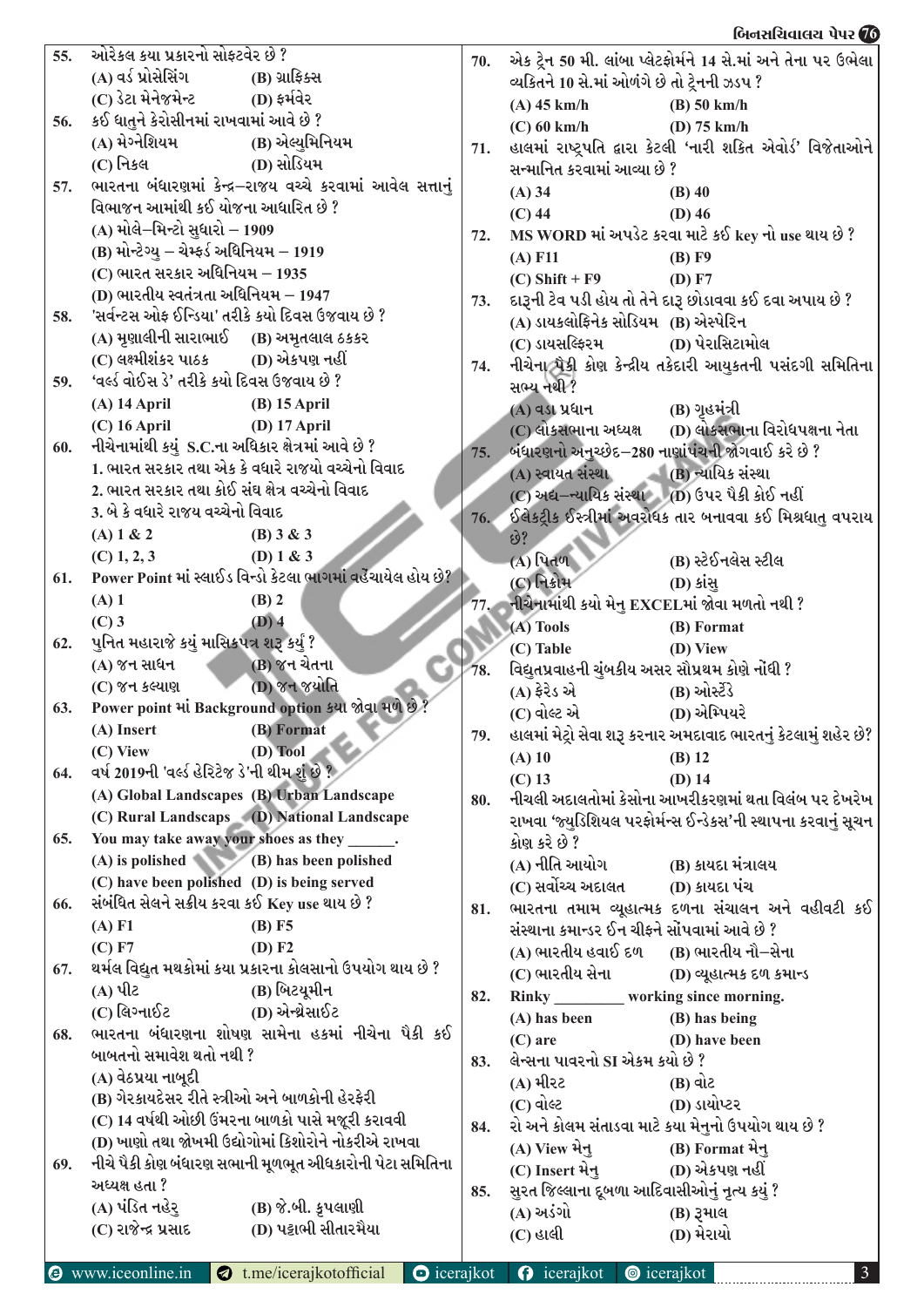|     | બિનસચિવાલચ પેપર <mark>76</mark>                                                                                                                                                            |     |                                                                      |  |  |
|-----|--------------------------------------------------------------------------------------------------------------------------------------------------------------------------------------------|-----|----------------------------------------------------------------------|--|--|
|     | 86. તાજેતરમાં વર્લ્ડ બેન્કના નવા અધ્યક્ષ તરીકે કોની નિમણૂક કરવામાં $\,$                                                                                                                    |     | 93. Computerની કઈ પેઢીમાં રેમનો ઉપયોગ કરવામાં આવ્યો ?                |  |  |
|     | આવી ?                                                                                                                                                                                      |     | (A) પહેલી<br>(B) બીજી                                                |  |  |
|     | (A) શ્રી જિમ યોગ કિમ<br>(B) શ્રી ડેવિડ માલ્પસ                                                                                                                                              |     | (D) ચોથી<br>$(C)$ ત્રીજી                                             |  |  |
|     | (D) શ્રી જ્યોર્જ એનાલ્ડ<br>(C) શ્રી માર્ક કેઈન                                                                                                                                             |     | 94. હાલમાં રમાયેલી સંતોષ ટ્રોફી જેમાં સવિસિસનો વિજય કઈ ટીમ           |  |  |
| 87. | બંધારણની કઈ અનુસૂચિના ઘણા રાજ્યમાં અનુસૂચિત વિસ્તારોમાં                                                                                                                                    |     | વિર્દ્ધ થયો હતો ?                                                    |  |  |
|     | વહીવટ અને નિયમન માટેની ખાસ જોગાવાઈઓને લગતી છે ?                                                                                                                                            |     | (A) હરિયાણા<br>(B) પંજાબ                                             |  |  |
|     | (A) અનુસૂચિ−3<br>(B) અનુસૂચિ–4                                                                                                                                                             |     | $(C)$ દિલ્હી<br>(D) દિલ્હી                                           |  |  |
|     | (D) અનુસૂચિ–6<br>(C) અનુસૂચિ–5                                                                                                                                                             | 95. | માઈક્રોપ્રોસેસરની ત્રીજી જનરેશન<br>થી ઓળખાય છે.                      |  |  |
| 88. | નીચેનામાંથી કયું વિધેય હાલની તારીખ તથા સમય બંને દર્શાવે છે ?                                                                                                                               |     | (A) $80036$ (B) $80386$ (C) $88386$ (D) $83086$                      |  |  |
|     | $(A)$ Date()<br>$(B)$ Today $()$                                                                                                                                                           |     | 96. 'બંધારણીય રીતે પ્રધાન તેમના સચિવ દ્વારા લેવાયેલા પગલા માટે       |  |  |
|     | (D) Date $\&$ Time()<br>(C) Now()                                                                                                                                                          |     | જવાબદાર છે.' આ વિધાન કયા પંચ દ્વારા કરવામાં આવ્યું છે ?              |  |  |
| 89. | my opinion; you should take the advice of                                                                                                                                                  |     | (A) ભગવતી પંચ<br>(B) કોઠારી પંચ                                      |  |  |
|     | a Surgeon.                                                                                                                                                                                 |     | (D) નાણાવટી પંચ<br>(C) ચાગલા પંચ                                     |  |  |
|     | (B) Because of<br>(A) Instead of                                                                                                                                                           | 97. | ભારતમાં પ્રધાનમંત્રી ઉજ્વલા યોજનાનો પ્રારંભ કયાંથી થયો હતો ?         |  |  |
|     | (C) According to<br>(D) On account of                                                                                                                                                      |     | (A) પટના, બિહાર<br>(B) પાણીપત, હરિયાણા                               |  |  |
| 90. | કયા માધ્યમમાં પ્રકાશનો વેગ સૌથી ઓછો હોય ?                                                                                                                                                  |     | (D) ભોપાલ, મધ્યપ્રદેશ<br>(C) બલિયા, ઉત્તરપ્રદેશ                      |  |  |
|     | $(B)$ પાણી<br>$(A)$ હવા                                                                                                                                                                    |     | 98. ડ્રોન દ્વારા ડિલેવરી સેવા શરૂ કરનાર વિશ્વનો પ્રથમ દેશ કયો છે ?   |  |  |
|     | $(C)$ હીરો<br>(D) કાચ                                                                                                                                                                      |     | $(A)$ અમેરિકા<br>$(B)$ ચીન                                           |  |  |
| 91. | નીચેનામાંથી કયા રાજ્યને વિશેષ રાજ્યનો દરજ્જો પ્રાપ્ત થયેલ નથી?                                                                                                                             |     | (C) ઓસ્ટ્રેલિયા<br>(D) આર્કિકા                                       |  |  |
|     | (B) નાગાલેન્ડ<br>(A) આસામ                                                                                                                                                                  |     | 99. વિશ્વનો સૌથી મોટો નદી દ્વિપ કઈ નદી પર આવેલો છે?                  |  |  |
|     | (C) હિમાચલ પ્રદેશ<br>$(D)$ ઝારખંડ                                                                                                                                                          |     | $(A)$ સિંધ<br>(B) નાઈલ                                               |  |  |
|     | 92. તાજેતરમાં સમગ્ર દેશમાં 5G સેવા લોન્ચ કરનાર વિશ્વનો પ્રથમ દેશ                                                                                                                           |     | $(C)$ બ્રહ્મપુત્રા $\sim$<br>(D) એમેઝોન                              |  |  |
|     | કયો છે ?                                                                                                                                                                                   |     | 100. કોઈ વસ્તુ મૂળ કિંમતે જ વહેંચવામાં આવે પરંતુ 1 કિગ્રાની બદલે 750 |  |  |
|     | (B) અમેરિકા<br>(A) ચીન                                                                                                                                                                     |     | ગ્રામ જ આપવામાં આવે તો નફાની ટકાવારી શોધો.                           |  |  |
|     | (D) દક્ષિણ કોરિયા<br>$(C)$ જાપાન                                                                                                                                                           |     | (B) $33.33\%$ (C) $50\%$<br>(A) $25%$<br>(D) $20\%$                  |  |  |
|     |                                                                                                                                                                                            |     |                                                                      |  |  |
|     | 13/07/2019, <b>श</b> निवार<br>બપોરે 3 થી 5 વાગ્યે<br>સેમિનારમાં ઉપસ્થિત રહેનાર<br>સર્વે વિદ્યાર્થી મિત્રોને<br>કરન્ટ અફેર્સનું મટીરિયલ્સ કરી                                               |     | गुक्सत सरडारनी आवनारी<br>CLASS 1/2/3oll તમામ<br>ભરતીઓ માટે           |  |  |
|     | <b>Rellok</b><br>શામળદાસ ગાંધી ટાઉન હોલ, સ્વામી વિવેકાનંદ<br>હાઈસ્કૂલ માર્ગ, સરદાર ચોક, જૂનાગઢ<br>M. 76985-01110 / 76986-01110<br>ખાસ નોંધ :- બિનસચિવાલચ પેપર - 76ની Answer Key આવતીકાલે ` |     | २४िस्ट्रेशन<br>કરજિયાત<br><b>INSTITUTE FOR COMPETITIVE EXAM</b>      |  |  |
|     |                                                                                                                                                                                            |     | એટલે કે 12/07/2019ના રોજ પ્રસિદ્ધ કરવામાં આવશે.                      |  |  |
|     |                                                                                                                                                                                            |     |                                                                      |  |  |

 $\overline{4}$   $\overline{4}$   $\overline{2}$  )  $\overline{3}$  )  $\overline{3}$  )  $\overline{3}$  )  $\overline{3}$  ,  $\overline{3}$  and  $\overline{4}$  and  $\overline{4}$  and  $\overline{4}$  and  $\overline{4}$  and  $\overline{4}$  and  $\overline{4}$  and  $\overline{4}$  and  $\overline{4}$  and  $\overline{4}$  and  $\overline{4}$  and  $\overline$